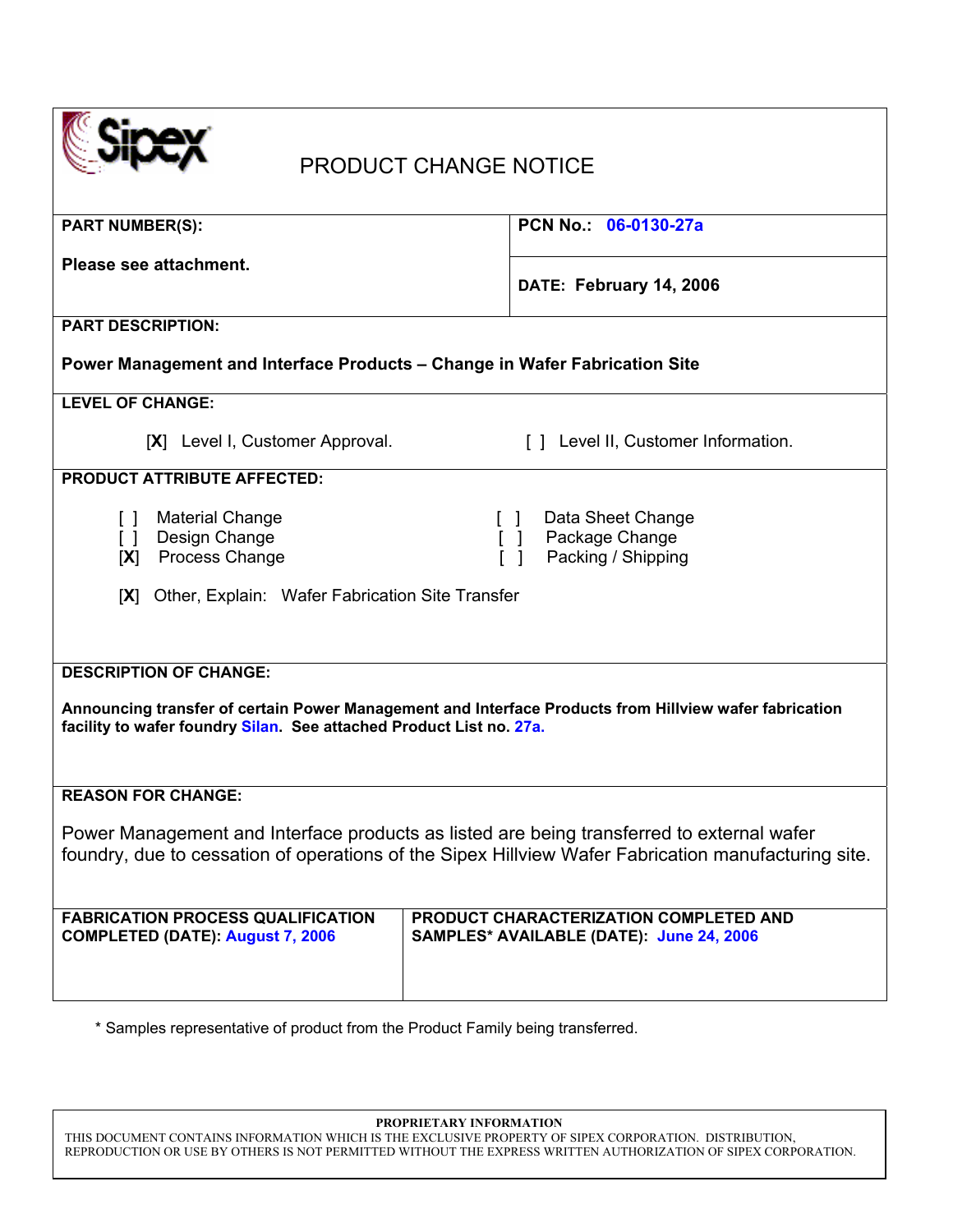

# PRODUCT CHANGE NOTICE

**EARLIEST DATE OF PRODUCTION SHIPMENTS: November 23, 2006** 

**EFFECTIVITY CHANGE DATE OR DATE CODE: Work week associated with earliest production shipment.** 

**[ ] STANDARD DISTRIBUTION [ X ] CUSTOM DISTRIBUTION** 

**PERSON TO CONTACT WITH QUESTIONS:** 

Fred Claussen

VP Quality Assurance and Reliability Sipex Corporation Phone Number: 408-935-7644 FAX NUMBER: 408-935-7678

### **PROPRIETARY INFORMATION**

THIS DOCUMENT CONTAINS INFORMATION WHICH IS THE EXCLUSIVE PROPERTY OF SIPEX CORPORATION. DISTRIBUTION, REPRODUCTION OR USE BY OTHERS IS NOT PERMITTED WITHOUT THE EXPRESS WRITTEN AUTHORIZATION OF SIPEX CORPORATION.